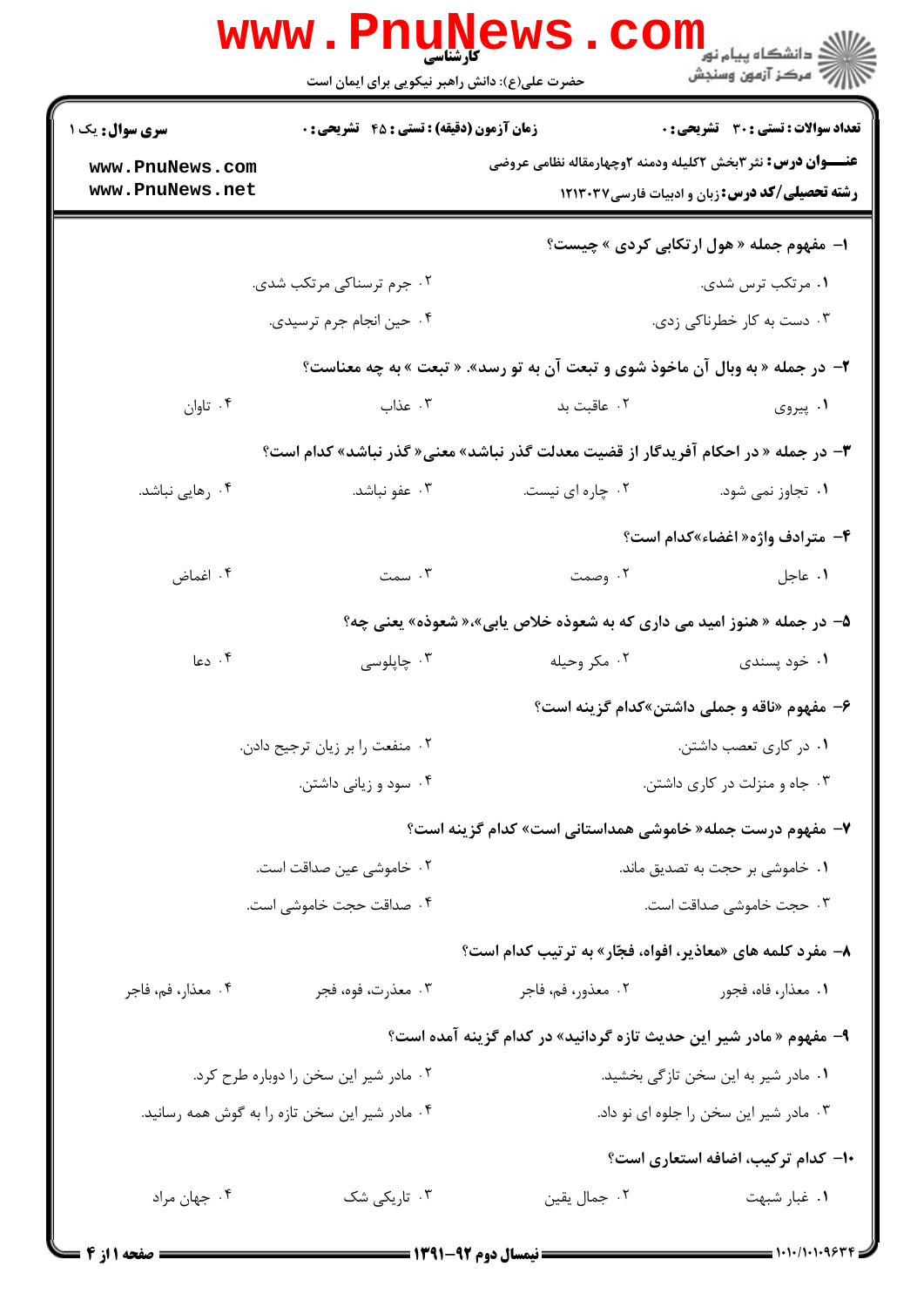| تعداد سوالات : تستى : 30 - تشريحي : 0                                                                                        |                        | <b>زمان آزمون (دقیقه) : تستی : 45 گشریحی : 0</b> | <b>سری سوال : ۱ یک</b>             |
|------------------------------------------------------------------------------------------------------------------------------|------------------------|--------------------------------------------------|------------------------------------|
| <b>عنــــوان درس:</b> نثر۳بخش ۲کلیله ودمنه ۲وچهارمقاله نظامی عروضی<br><b>رشته تحصیلی/کد درس:</b> زبان و ادبیات فارسی ۱۲۱۳۰۳۷ |                        |                                                  | www.PnuNews.com<br>www.PnuNews.net |
| 11−   در جمله «این مصیبت به مکان مودت تو جبر می افتد» معنی« جبر می افتد » کدام گزینه است؟                                    |                        |                                                  |                                    |
| ۰۱ جبران می شود.                                                                                                             | ۰۲ مجبور می شود.       | ۰۳ عوض می شود.                                   | ۰۴ شکسته می شود.                   |
| <b>۱۲</b> - عبارت« درتقریر ابواب مناصحت محابا و مراقبت شرط نیست» چه چیزی را توصیه می کند؟                                    |                        |                                                  |                                    |
| ۰۱ پروا داشتن در نصیحت گویی                                                                                                  |                        | ۰۲ نصیحت نگفتن                                   |                                    |
| ۰۳ نصیحت گفتن                                                                                                                |                        | ۰۴ بی پروایی در نصیحت گویی                       |                                    |
| ۱۳- درعبارت « در شهر ما رسم نیست در خانه زن پریشان کار چیزی خوردن»، « پریشان کار» یعنی چه؟                                   |                        |                                                  |                                    |
| ٠١. پريشان حال                                                                                                               | ۰۲ بدکاره              | ۰۳ بی شوهر                                       | ۰۴ سخن چين                         |
| ۱۴- در جمله « در اثنای این مفاوضت غلام آواز داد» معنی« در اثنای» چیست؟                                                       |                        |                                                  |                                    |
| ۰۱ در اوج                                                                                                                    | ۰۲ در آخر              | ۰۳ در آغاز                                       | ۰۴ در میان                         |
| 1۵−  مفهوم ضرب المثل « فَلَرُبَّ حافر حُفرَ ة  هو  يَصرَعُ» به كدام گزينه نزديک تر است؟                                      |                        |                                                  |                                    |
| ۰۱ مستعجل به سر در آید.                                                                                                      |                        | ۰۲ برای دیگران چاه مکن.                          |                                    |
| ۰۳ برای خودت چاه مکن.                                                                                                        |                        | ۰۴ چاه مکن که خود افتی.                          |                                    |
| ۱۶- در عبارت « چون طمع او در من وفا نشد این رنگ آویخت» « وفا نشد» به چه معناست؟                                              |                        |                                                  |                                    |
| ۰۱ برآورده نشد.                                                                                                              | ۰۲ تاثیر نکرد.         | ۰۳ بی وفا شد.                                    | ۰۴ بی طمع شد.                      |
| <b>۱۷</b> - در جمله « در اثناء کتابت و مساق ترسل بر ارباب حرمت و اصحاب حشمت نستیزد» معنی«مساق » چیست؟                        |                        |                                                  |                                    |
| ۰۱ بازار                                                                                                                     | ۰۲ جريان               | ۰۳ آداب                                          | ۰۴ مراحل                           |
| 18- مفهوم جمله « کار او گردان شد» چیست؟                                                                                      |                        |                                                  |                                    |
| ۰۱ كار او به راه افتاد.                                                                                                      | ۰۲ کار او زیر و رو شد. | ۰۳ کار او انجام نشد.                             | ۰۴ او بیکار شد.                    |
| ۱۹- درعبارت « تاش در کشید و به بیهق آمد»معنی« در کشید» چیست؟                                                                 |                        |                                                  |                                    |
| ۰۱ ساکت شد.                                                                                                                  | ۲.  عصبانی شد.         | ۰۳ حرکت کرد.                                     | ۰۴ لشکرکشی کرد.                    |
| <b>۲۰</b> - ترجمه « المكثارُ مهذارٌ » در كدام گزینه آمده است؟                                                                |                        |                                                  |                                    |
| ۰۱ مال زياد موجب زحمت است.                                                                                                   |                        | ۰۲ پرگو یاوه گو است.                             |                                    |
| ۰۳ زبان سرخ بر باد دهد سر سبز را.                                                                                            |                        | ۰۴ تهی دستی ثروت است.                            |                                    |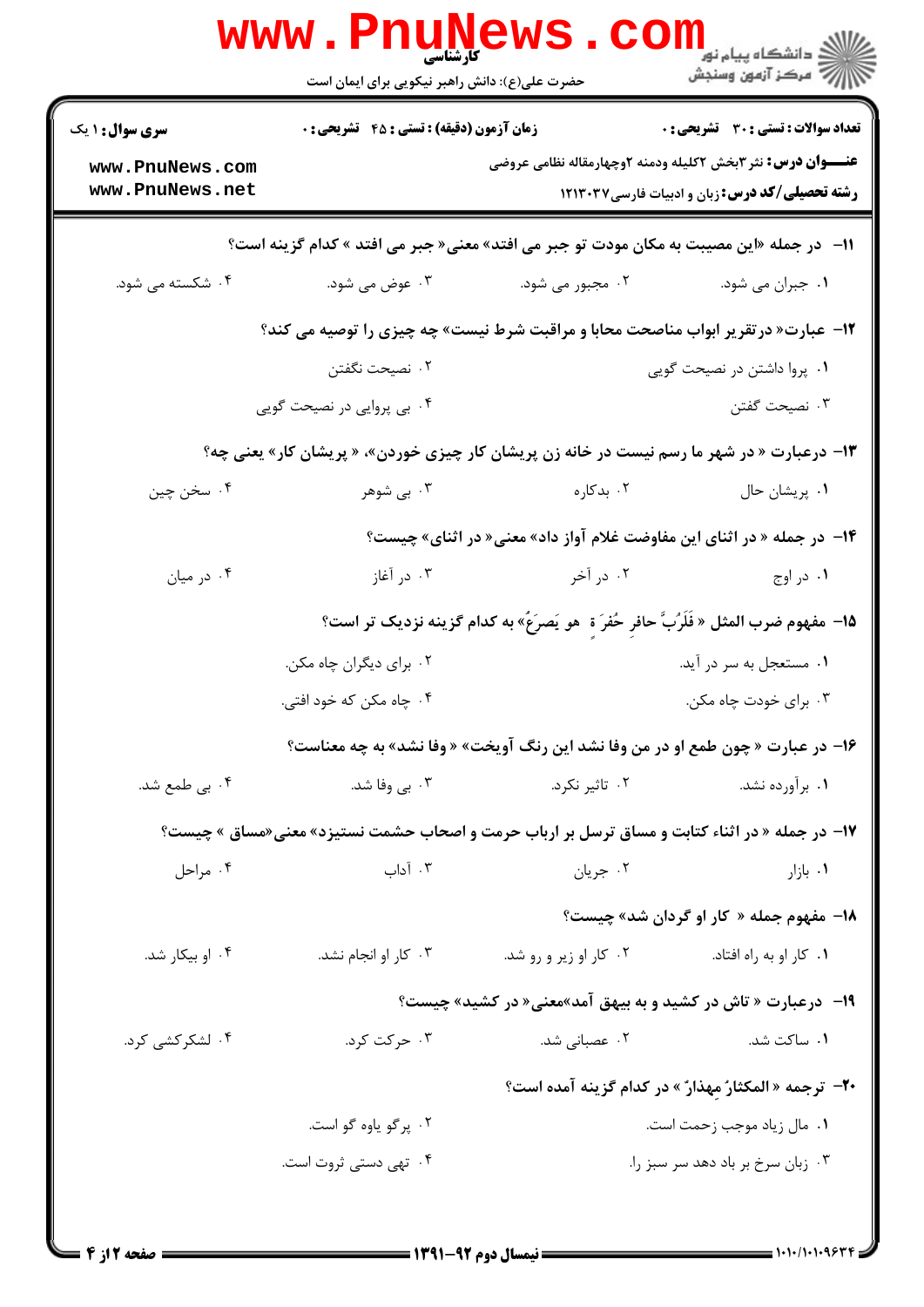| <b>WWW</b>                                                                                                                      | <b>ETAUNE</b><br><b>کار شناسی</b><br>حضرت علی(ع): دانش راهبر نیکویی برای ایمان است               |                                                                                                                             | ر دانشڪاه پيام نور <mark>−</mark><br>ا∛ مرکز آزمون وسنجش |  |  |
|---------------------------------------------------------------------------------------------------------------------------------|--------------------------------------------------------------------------------------------------|-----------------------------------------------------------------------------------------------------------------------------|----------------------------------------------------------|--|--|
| <b>سری سوال : ۱ یک</b>                                                                                                          | <b>زمان آزمون (دقیقه) : تستی : 45 تشریحی : 0</b>                                                 |                                                                                                                             | <b>تعداد سوالات : تستی : 30 ٪ تشریحی : 0</b>             |  |  |
| www.PnuNews.com<br>www.PnuNews.net                                                                                              |                                                                                                  | <b>عنــــوان درس:</b> نثر۳بخش ۲کلیله ودمنه ۲وچهارمقاله نظامی عروضی<br><b>رشته تحصیلی/کد درس:</b> زبان و ادبیات فارسی۱۲۱۳۰۳۷ |                                                          |  |  |
|                                                                                                                                 |                                                                                                  |                                                                                                                             | <b>۲۱</b> - به چه نوع نامه ای« ملطفه» می گفتند؟          |  |  |
|                                                                                                                                 | ۰۲ نامه سرگشاده                                                                                  | ۰۱ نامه امضا شده توسط شاه                                                                                                   |                                                          |  |  |
| ۰۴ نامه کوچک حاوی خلاصه مطلب                                                                                                    |                                                                                                  | ۰۳ نامه سربسته                                                                                                              |                                                          |  |  |
|                                                                                                                                 |                                                                                                  |                                                                                                                             | <b>۲۲</b> - معنی کدام گزینه درست است؟                    |  |  |
| ۲. مستخلص: به تصرف در آمده                                                                                                      |                                                                                                  | ١. حياطت: ضايعه                                                                                                             |                                                          |  |  |
|                                                                                                                                 | ۰۴ متنسّک: خروشان                                                                                |                                                                                                                             | ۰۳ تمویه: دشمنی کردن                                     |  |  |
| ۲۳− در عبارت« اسامی ملوک و سادات زمان به نظم رائع و شعر شائع این جماعت باقی است» بین کلمات «رائع و شائع» چه<br>صنعتى وجود دارد؟ |                                                                                                  |                                                                                                                             |                                                          |  |  |
| ۰۴ طباق                                                                                                                         | ۰۳ سجع مطرف                                                                                      | ۰۲ ازدواج                                                                                                                   | ۰۱ ترادف                                                 |  |  |
| <b>۲۴</b> – در جمله « و کلام ناآفریده گواهی همی دهد بر صحت این قضیت و درستی این خبر» منظور از « کلام ناآفریده» چیست؟            |                                                                                                  |                                                                                                                             |                                                          |  |  |
| ۰۴ نهج البلاغه                                                                                                                  | ۰۳ قرآن                                                                                          | ۰۲ ذهن                                                                                                                      | ۰۱ زبان                                                  |  |  |
|                                                                                                                                 | 25- در جمله « گفتند اینت جوابی کامل و اینت لفظی شامل» « اینت » چه نوع کلمه ای است؟               |                                                                                                                             |                                                          |  |  |
| ۰۴ اسم                                                                                                                          | ۲. حرف موت به است است به این موت                                                                 |                                                                                                                             | ۰۱ فعل                                                   |  |  |
|                                                                                                                                 |                                                                                                  | ۲۶- در جمله « داعیه ای در باطن من پدیدآمد» « داعیه » یعنی چه؟                                                               |                                                          |  |  |
| ۰۴ راحتی                                                                                                                        | ۰۳ ناراحتی                                                                                       | ۰۲ مانع                                                                                                                     | ۰۱ انگیزه                                                |  |  |
|                                                                                                                                 | <b>۲۷</b> - بیت « مهتری گر به کام شیر در است / شو خطر کن زکام شیر بجوی» چه چیزی را توصیه می کند؟ |                                                                                                                             |                                                          |  |  |
|                                                                                                                                 | ۰۲ جنگ با نفس                                                                                    | ۰۱ به داد مهتران رسیدن                                                                                                      |                                                          |  |  |
| ۰۴ نهراسیدن و دست به کار دشوار زدن                                                                                              |                                                                                                  | ۰۳ جنگ با دشمن                                                                                                              |                                                          |  |  |
|                                                                                                                                 |                                                                                                  |                                                                                                                             | <b>۲۸- منظور از اصطلاح « زود شعری » چیست؟</b>            |  |  |
| ۰۲ به سختی شعر گفتن.                                                                                                            |                                                                                                  | ۰۱ بي درنگ شعر گفتن.                                                                                                        |                                                          |  |  |
|                                                                                                                                 | ۰۴ شعر را با مقدمه گفتن.                                                                         | ۰۳ به سبک قدیم شعر گفتن.                                                                                                    |                                                          |  |  |
| 29- مفهوم جمله « نصربن احمد واسطه عقد آل سامان بود» چیست؟                                                                       |                                                                                                  |                                                                                                                             |                                                          |  |  |
|                                                                                                                                 | ۰۲ نصر برجسته ترین شاعر دوره سامانیان بود.                                                       | ۰۱ نصر مهمترین فرد خاندان سامانی بود.                                                                                       |                                                          |  |  |
|                                                                                                                                 | ۰۴ نصر واسطه سامانیان با دیگران بود.                                                             |                                                                                                                             | ٠٣ نصر موجب انقراض سامانيان شد.                          |  |  |
|                                                                                                                                 |                                                                                                  |                                                                                                                             |                                                          |  |  |